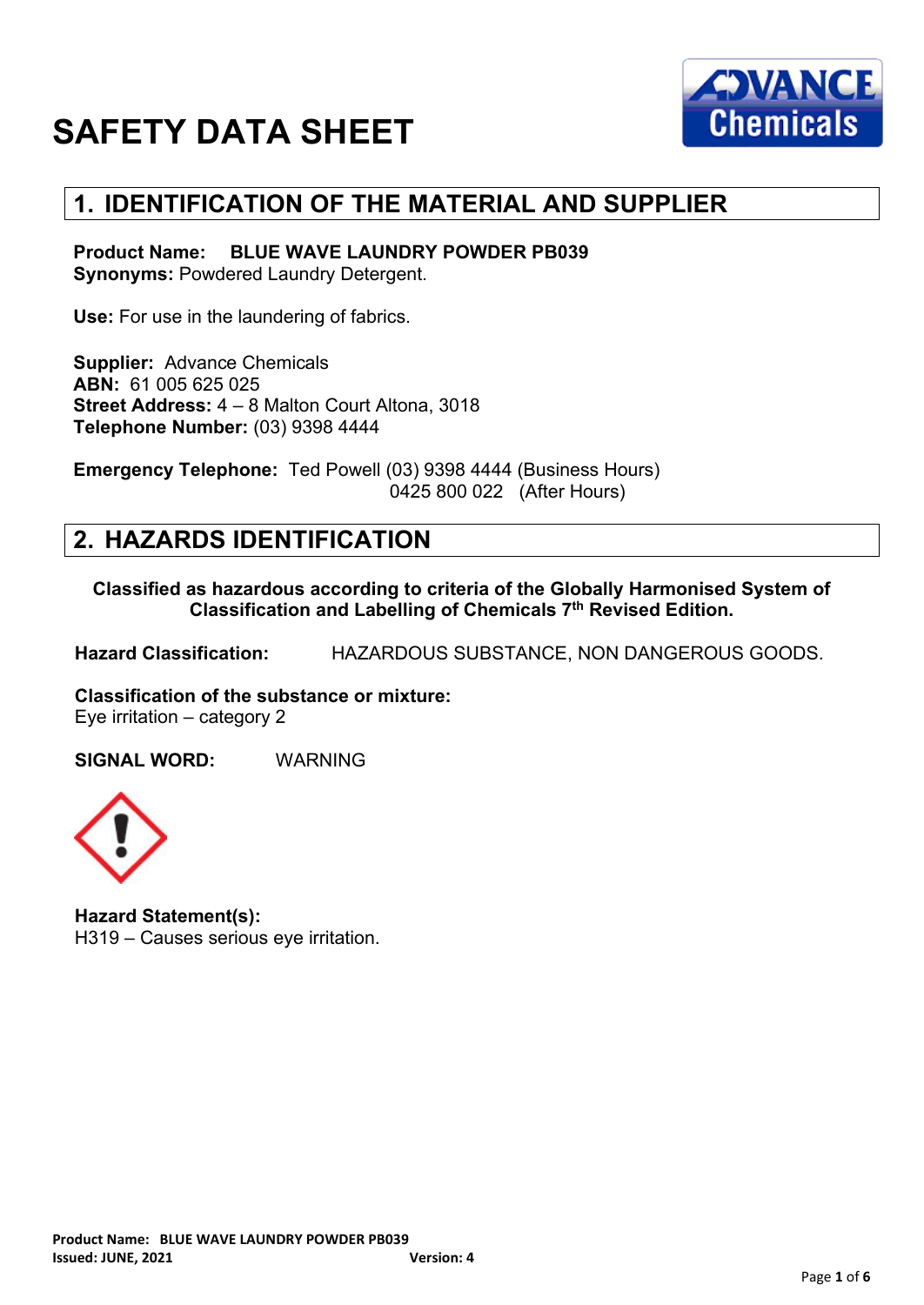

#### **Precautionary Statement(s):**

#### **Prevention:**

P264 – Wash hands thoroughly after handling P280 - Wear protective gloves/eye protection/ face protection

#### **Response:**

P305 + P351 + P338 – IF IN EYES: Rinse cautiously with water for several minutes. Remove contact lenses, if present and easy to do. Continue rinsing. P337 + P313 – If eye irritation persists: Get medical advice/attention.

#### **Storage:**

P405: Store in a dry, cool place.

**Disposal:**

P501: Dispose of contents/container in accordance with local waste management authority.

#### **Poison Schedule (Australia):** None allocated

## **3. COMPOSITION/INFORMATION ON INGREDIENTS**

| <b>Chemical Entity</b>         | <b>C.A.S. No.</b>        | <b>Proportion</b> |
|--------------------------------|--------------------------|-------------------|
| Sodium carbonate               | $497 - 19 - 8$           | Greater than 60%  |
| <b>Builder salts</b>           | $\blacksquare$           | Less than $10\%$  |
| Anionic Surfactants            | $\overline{\phantom{a}}$ | Less than 10%     |
| Non-ionic surfactants          | $\blacksquare$           | Less than 10%     |
| Dye                            | $\overline{\phantom{a}}$ | Less than 10%     |
| Anti Soil Redisposition agents | $\overline{\phantom{a}}$ | Less than 10%     |

## **4. FIRST AID MEASURES**

**Inhalation:** Remove to fresh air. Rest patient and keep warm. Seek medical assistance if necessary.

**Skin Contact:** Remove contaminated clothing, including shoes, and wash skin with water. Launder clothes before reuse.

**Eye Contact:** Hold eyes open and flood with water for at least 15 minutes. Get medical attention.

**Ingestion:** Rinse mouth thoroughly with water. If swallowed do NOT induce vomiting. Give a glass of water.Get medical attention.

**Notes to Doctor:** Alkaline detergent. Treat symptomatically. Can cause corneal burns. Delayed pulmonary oedema may result.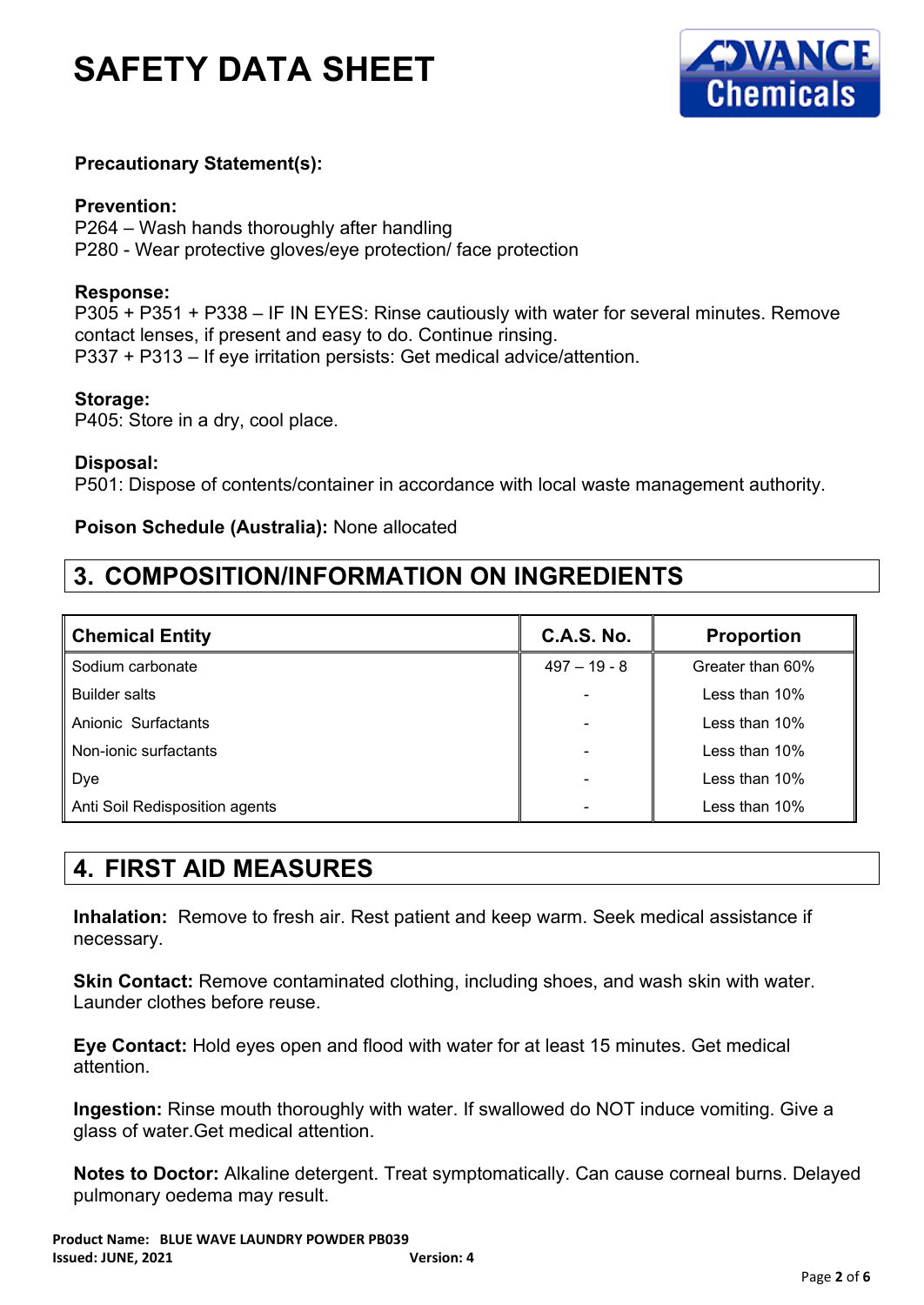

#### **5. FIRE FIGHTING MEASURES**

**Specific Hazards:** Non- combustible material **Fire- fighting advice:** No particular fire or explosion hazard

**Suitable Extinguishing Media:** All extinguishing agents can be used ( water, dry chemical, carbon dioxide, foam and sand).

**Hazchem Code:** None allocated

**Flammability:** This product is not flammable.

#### **6. ACCIDENTAL RELEASE MEASURES**

Spills may be slippery when wet. Spills should be swept up and salvaged where possible for use. Contaminated product should be placed in sealed, properly labelled containers for disposal.

#### **7. HANDLING AND STORAGE**

**Handling advice:** Not classified as a Dangerous substance for the purpose of transport, storage or handling. No special requirements.

**Storage advice:** Keep dry and avoid spillage.

#### **8. EXPOSURE CONTROLS/ PERSONAL PROTECTION**

#### **Occupational Exposure Limits:**

No TLV assigned for this mixture. The TLV for respirable dust is 2 mg/m<sup>3</sup>.

**Engineering Controls:** No special ventilation or engineering controls are required under normal use conditions. Avoid breathing product's dust.

**Personal Protection Equipment:** The use of gloves and safety glasses is recommended. Wear a dust mask in dusty conditions.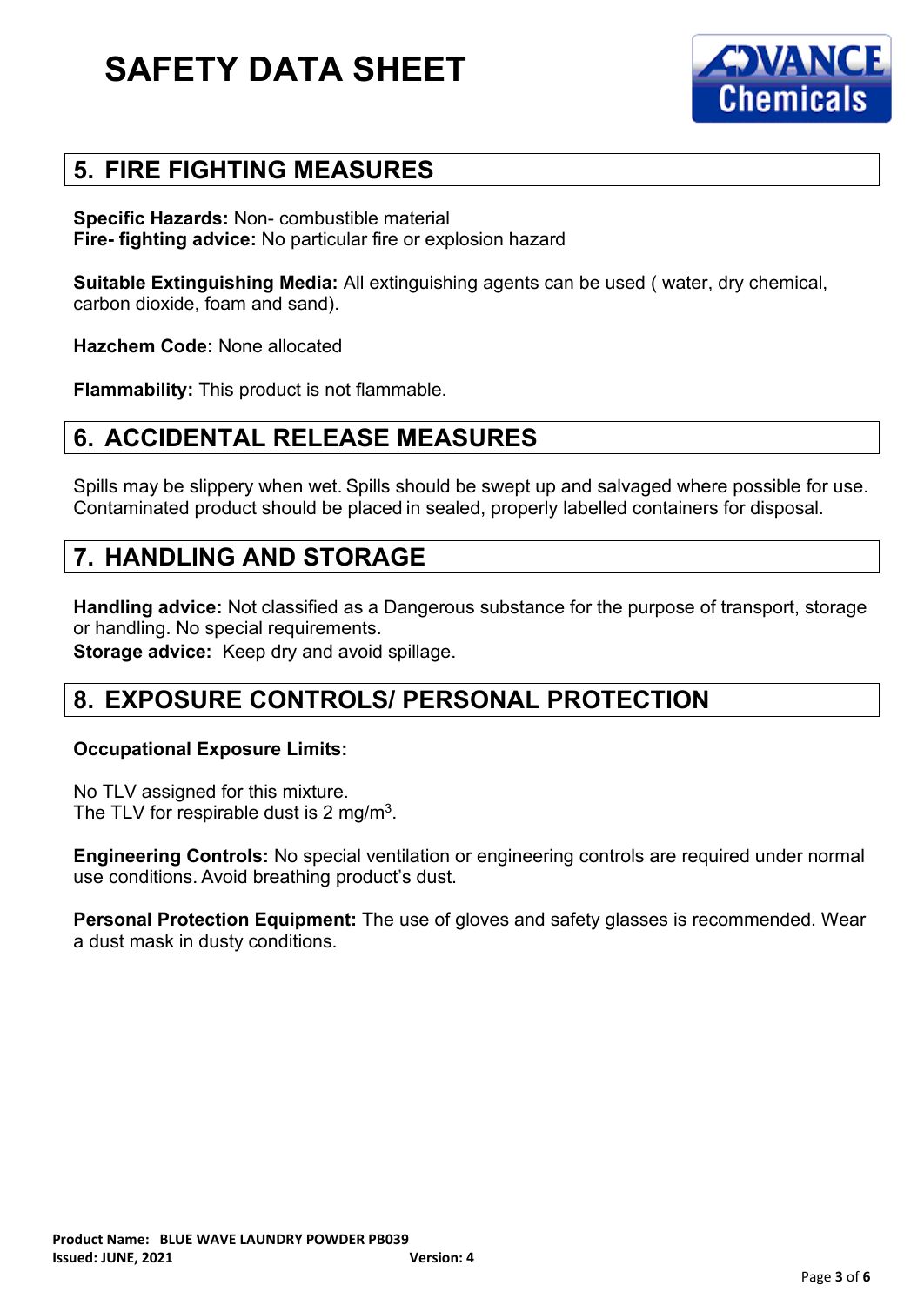

## **9. PHYSICAL AND CHEMICAL PROPERTIES**

**Appearance:** Blue, free flowing powder. **Boiling Point: > 100°C Melting Point:** Not Known **Flash Point:** Non Flammable **Vapour Pressure:** Not Known **Vapour Density (Air = 1):** Not Applicable **Flammability Limits:** Non- Flammable **Specific Gravity:** 1.0 (apparent) **pH (1% dispersion):** 11.3 **Solubility in water:** Soluble in all proportions **Corrosiveness:** Non- Corrosive

## **10. STABILITY AND REACTIVITY**

**Stability:** Stable when stored in sealed container at room temperature.

#### **11. TOXICOLOGICAL INFORMATION**

No adverse health effects are expected, if the product is handled in accordance with this material safety data sheet and label. Symptoms and effects that may arise if the product is manhandled and overexposure occurs are:

#### **Acute Health Effects:**

**Ingested:** Corrosive. May cause burns to mouth, throat and gastro-intestinal tract.

**Eye:** Strong irritant to the eyes.

**Skin:** Contact with product may cause irritation to skin. Prolonged contact with dilute solutions may result in mild irritation by defatting of the skin.

**Inhaled:** Dust is an irritant.

**Chronic:** May irritate skin on prolonged or repeated exposure to dilute solutions. The use of gloves is strongly recommended.

#### **12. ECOLOGICAL INFORMATION**

Avoid contaminating waterways.

#### **13. DISPOSAL CONSIDERATIONS**

Refer to Waste Management Authority.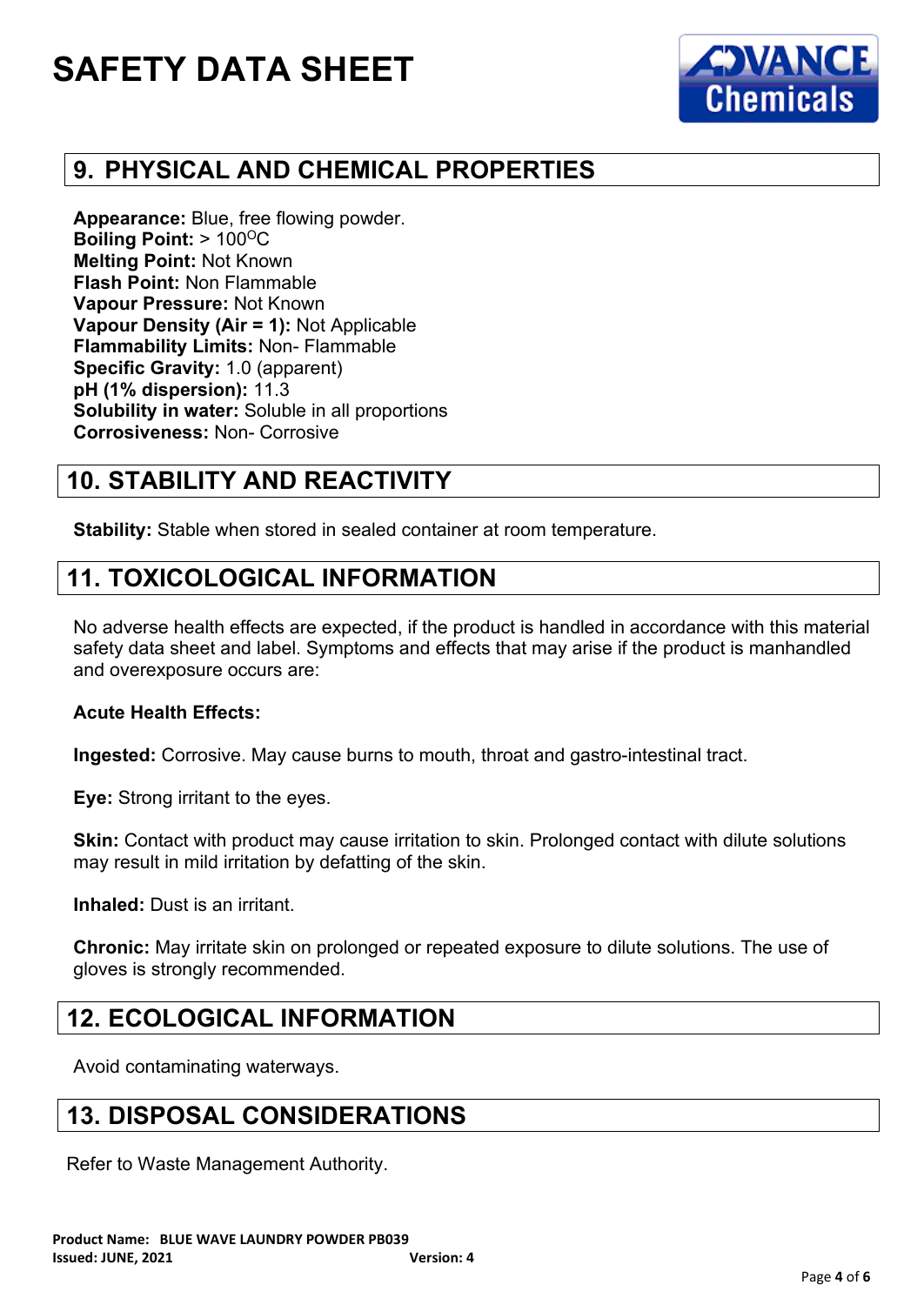



### **14. TRANSPORT INFORMATION**

**UN Number:** None allocated

**Proper Shipping Name:** BLUE WAVE LAUNDRY POWDER PB039

**Dangerous Goods Class:** None allocated

**Subsidiary risk:** None allocated

**Packing Group:** None allocated

**Hazchem Code:** None allocated

#### **Road and Rail Transport:**

Not classified as a Dangerous Good according to the Australian Code for the Transport of Dangerous Goods by Road and Rail (ADG Code) for transport by road and sail.

#### **15. REGULATORY INFORMATION**

**Classified as hazardous according to criteria of the Globally Harmonised System of Classification and Labelling of Chemicals 7th Revised Edition.**

**Hazard Classification:** HAZARDOUS SUBSTANCE, NON DANGEROUS GOODS.

**Classification of the substance or mixture:** Eye irritation – category 2

**SIGNAL WORD:** WARNING



**Hazard Statement(s):** H319 – Causes serious eye irritation.

**Poisons Schedule:** None allocated.